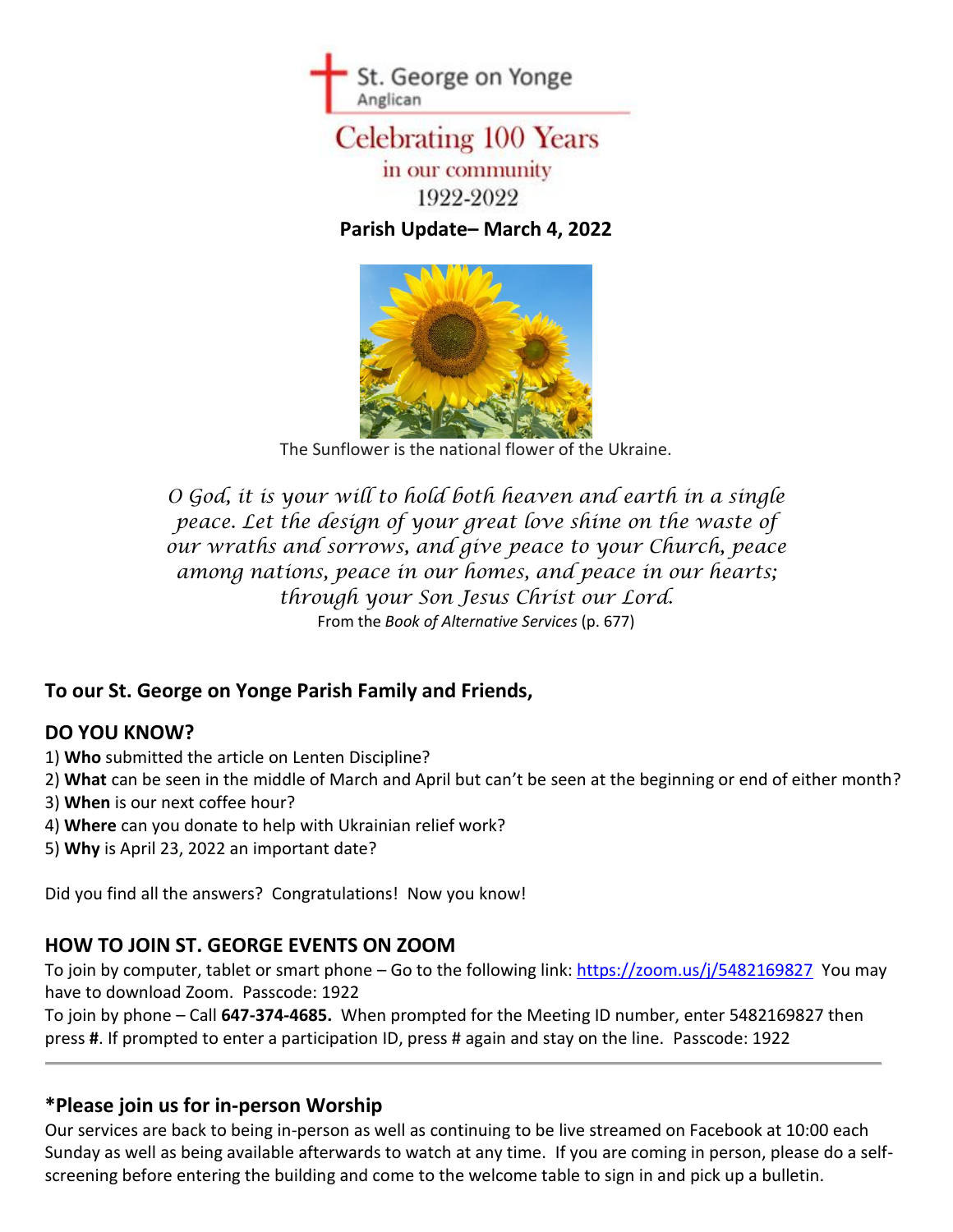#### **CALENDAR OF EVENTS**

| Worship  |                       |                         |            |
|----------|-----------------------|-------------------------|------------|
| March 6  | First Sunday in Lent  | In person/Facebook Live | 10:00 a.m. |
| March 10 | <b>Evening Prayer</b> | By Zoom                 | 7:30 p.m.  |
| March 13 | Second Sunday in Lent | In person/Facebook Live | 10:00 a.m. |
| March 17 | <b>Evening Prayer</b> | By Zoom                 | 7:30 p.m.  |
| March 20 | Third Sunday in Lent  | In person/Facebook Live | 10:00 a.m. |
| March 24 | <b>Evening Prayer</b> | By Zoom                 | 7:30 p.m.  |
| March 27 | Fourth Sunday in Lent | In person/Facebook Live | 10:00 a.m. |
| March 31 | <b>Evening Prayer</b> | By Zoom                 | 7:30 p.m.  |

| <b>Other Events/meetings</b> |                                     |         |            |  |
|------------------------------|-------------------------------------|---------|------------|--|
| March 6                      | Children's Programs                 | By Zoom | 12:30 p.m. |  |
|                              | (6-11 year olds) (3-5 year olds)    |         | 1:00 p.m.  |  |
| March 13                     | Children's Program (6-11 year olds) | By Zoom | 12:30 p.m. |  |
| March 13                     | Virtual coffee hour                 | By Zoom | 1:00 p.m.  |  |
| March 15                     | <b>Advisory Board Meeting</b>       | By Zoom | 7:00 p.m.  |  |
| March 20                     | Children's Programs                 | By Zoom | 12:30 p.m. |  |
|                              | (6-11 year olds) (3-5 year olds)    |         | 1:00 p.m.  |  |
| March 27                     | Children's Program (6-11 year olds) | By Zoom | 12:30 p.m. |  |
| March 27                     | Virtual coffee hour                 | By Zoom | 1:00 p.m.  |  |

## **ON-LINE SERVICE**

The service for March 6<sup>th</sup> is also being live-streamed on the St. George on Yonge Facebook page at 10 a.m. **ET:** <https://www.facebook.com/stgeorgeonyonge/>

The entire video will also be available on the page immediately after.

\*The bulletin is attached.

\* You can continue to access the service at [https://stgeorgeonyonge.ca/sermons.](https://stgeorgeonyonge.ca/sermons) Services for previous Sundays can be accessed from the website by clicking on *Sermon Archive*.

\* You can hear the sermon by calling the church phone number and choosing option 8.

## **PWRDF AND UKRAINIAN RELIEF WORK**

PWRDF is supporting Ukrainians forced to flee their homes due to the Russian invasion. The initial grant of \$20,000 issued to an ACT Alliance appeal has been increased to \$50,000. The grants will fund the work of ACT member Hungarian Interchurch Aid (HIA).

As the war began on February 24, tens of thousands of Ukrainians fled for safety elsewhere in Ukraine or to neighbouring countries. HIA has been working in Ukraine for more than 25 years in humanitarian and development projects. It had already shipped 28 tons of food to support those fleeing to Hungary, and their staff have been working with refugees at the Ukraine/Hungary border.

Yelena was one of hundreds of Ukrainians in line at a border crossing into Hungary, waiting with her three children while her husband is on the frontlines. She told ACT, "We heard that the Polish border is completely jammed, so we decided to cross the mountains and try to make it into Hungary. My sister is still on the way, I have no idea where she or my nieces are."

On February 27, HIA set up a 24-hour refugee support point on the Hungarian side of the border at Beregsurány, where the line of refugees trying to cross into Hungary is kilometres long, says an ACT communiqué.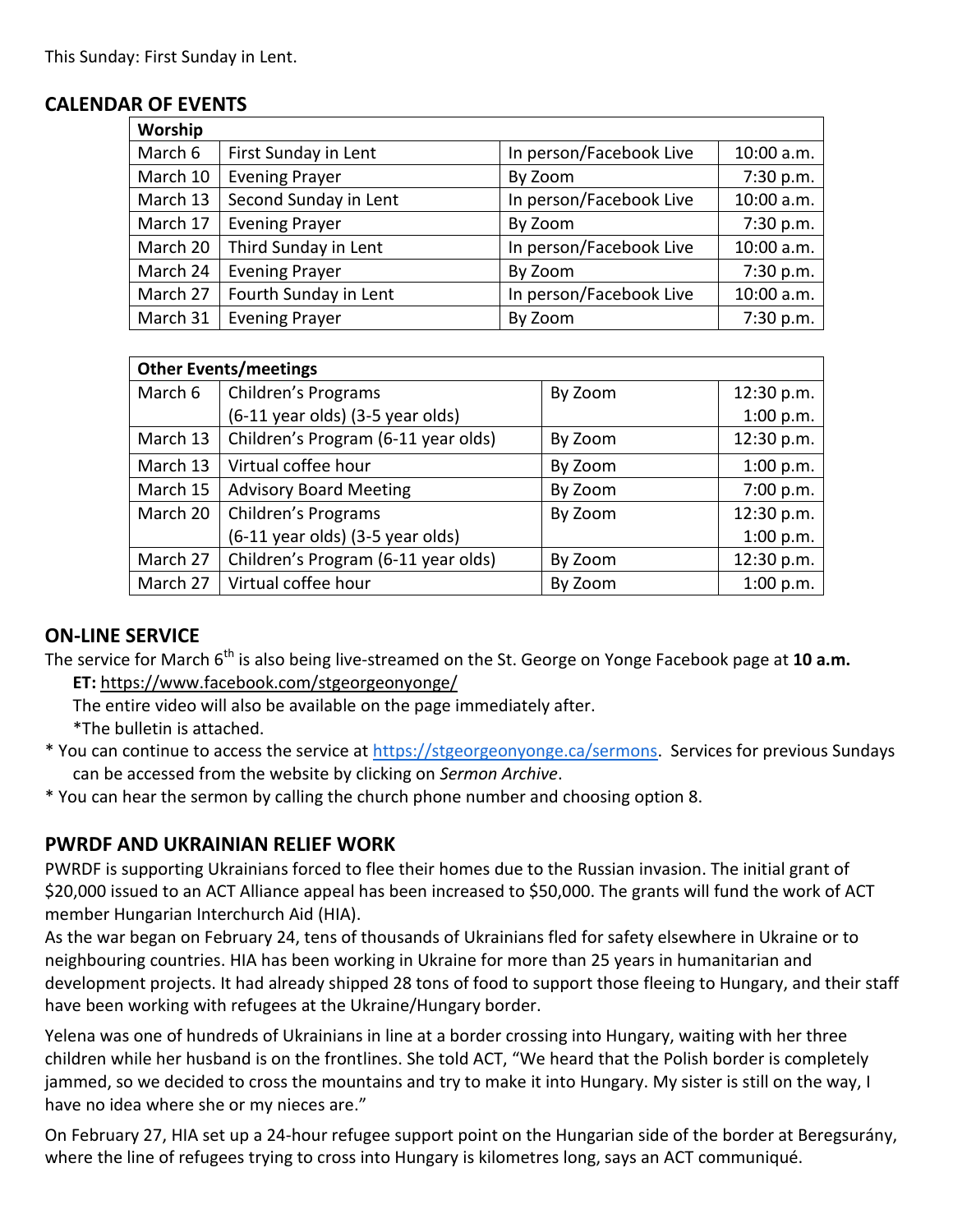The support point was set up in a heated pavilion almost 4 km away in Asztély, Ukraine, near the border crossing. More tents and mobile toilets will be added in the coming days. HIA is providing hot tea, sandwiches, refreshments, blankets and basic hygiene items for Ukrainians, including many elderly and children who are waiting long hours to cross the border into Hungary.

"In addition to the tangible help at the support point, HIA also helps those arriving with information in Hungarian and Ukrainian, including how those in need can get temporary accommodation in Hungary," says ACT. There is also support from local volunteers, such as a nearby Serbian bakery who is providing fresh bread, made with flour donated from Hungary.

"We've been standing here at this border checkpoint for more than five hours," says Yelena. "It is cold and my children are freezing. It is amazing to see that people are here to help, and even just talking to you gives us hope for a better future."

#### **How you can help**

To make a donation to this response, [click here,](https://interland3.donorperfect.net/weblink/WebLink.aspx?name=E344492QE&id=45) or go to [pwrdf.org/give-today](https://interland3.donorperfect.net/weblink/WebLink.aspx?name=E344492QE&id=45) and click on Response in Ukraine. You may also donate by phone at 416-822-9083 or leave a voicemail toll-free at 1-866-308-7973 and we will return your call, or mail your cheque to PWRDF, 80 Hayden, 3rd floor, Toronto, Ontario, M4Y 3G2. Please mark **Ukraine** in the memo field.

You cannot do all the good the world needs, but the world needs all the good you can do.  $\bullet$ 

#### **WORLD DAY OF PRAYER**

World Day of Prayer will be observed on Saturday, March 5, 2022. The service will be broadcast on Saturday, March 5 at 8:00 and 9:00 am on YES TV Ontario or CITS for all Ontario or East Bank Community TV on Friday, March 4 at 8:30 am and 4:00 pm.

Submitted by Margie Lyttle

#### **REQUEST FROM PARISHIONER FOR FINANCIAL ASSISTANCE**

A parishioner has made an urgent request for financial assistance - although not a large amount, it is important for that person. Please contact the office or Craig Robertson [\(mcrobertson3@gmail.com](mailto:mcrobertson3@gmail.com) or 647 531-9044) for more information and/or if you are able to help.

#### **LENTEN DISCIPLINE**

Traditionally, people make plans to give up something they really like during the season of Lent. There is a long list: coffee, chocolate, meat, candy, alcoholic beverages, certain television shows and more. Some even save the money that they would have used for coffee to give to the church.

Recently there is a change in direction for many persons. Instead of giving up they are taking up. They pledge to read the Bible and pray every day, to read or listen to Lenten meditations on the television or social media, to attend church services and church related activities, when that is happening.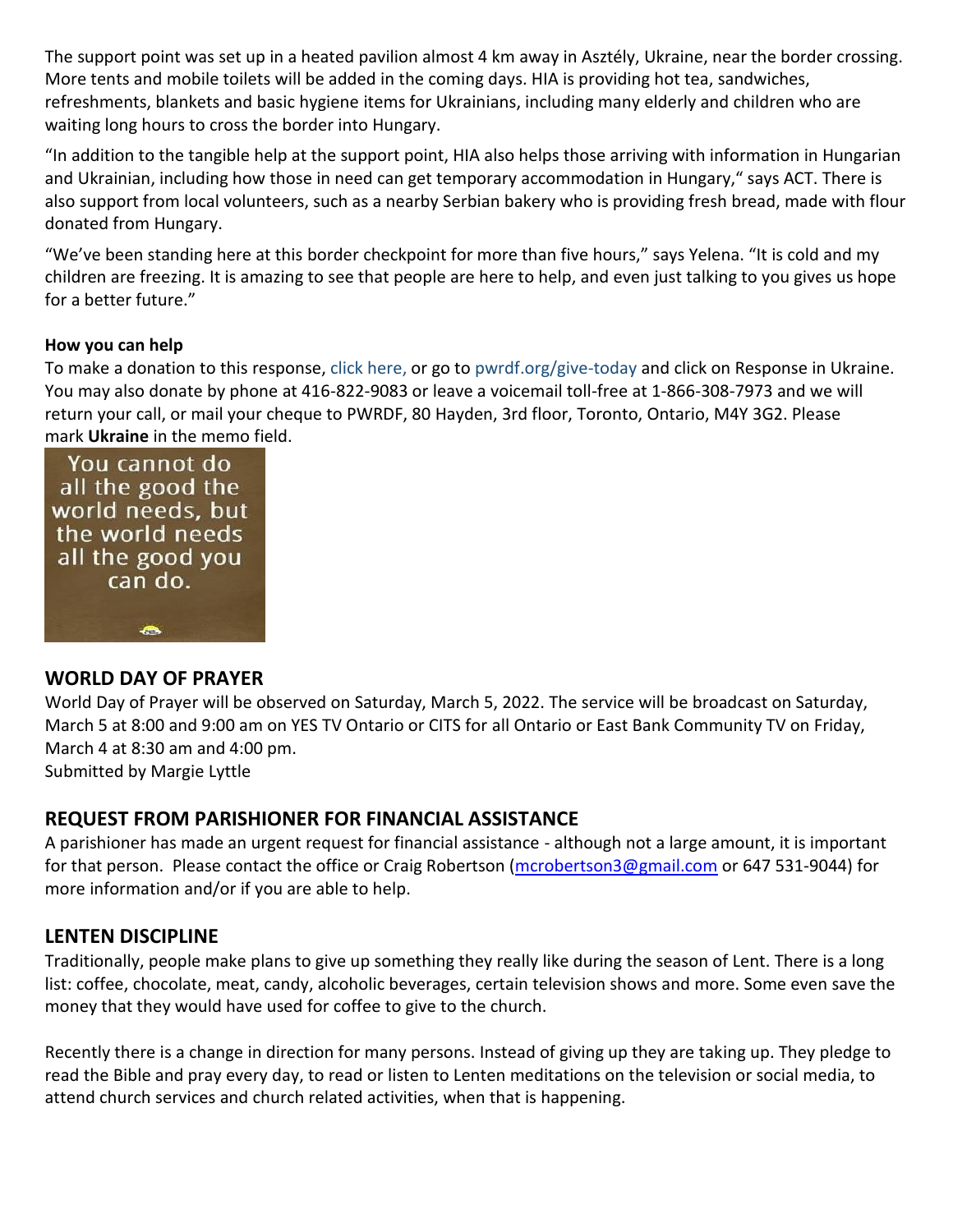During this year, residents of Willowdale and North York by extension, are challenged to show more kindness. Some churches have taken up the challenge and are already signing cards to indicate acts of kindness they have done. Of course these churches have been meeting for in-person services.

Take on the challenge to show more love and kindness to our brothers and sisters. There are varied ways to be kind, not only in practical ways: call your neighbour and relatives that you have not spoken to in a while, use social media to get in touch, send a card or a letter, cook a meal.

Our church, St. George on Yonge is re-opening for in-person worship this Sunday, March 6, for the 10 am service. Plan to attend, still observing some protocols. Have a kind smile waiting for everyone you see. Margie Lyttle



Come and join us for our virtual Coffee hour on Sunday, March  $13<sup>th</sup>$  at 1:00 p.m.

At this time we don't know when social events will be allowed so are continuing our Virtual Coffee hours in order to connect and share stories, tales of what we are up to, etc. All are welcome.

Use the Zoom link at the beginning of this update.

#### **EVENING PRAYER**



Join us for evening prayer by Zoom. Next service is on Thursday, March  $10^{th}$ Time 7:30 to 8:00 p.m. An opportunity to invite family and friends interested in evening worship.

Interested in being a reader? Please respond to this weekly update or call Rev. Leonard at 416 225-1922 x515. Use the Zoom link at the beginning of this update.

#### **SPECIAL ANNIVERSARY SERVICE**

St. George on Yonge will celebrate our 100th Anniversary with a special worship service to be held on Saturday, April 23rd, St. George's Day, at 3:00 p.m. Our Primate, the Most Rev. Linda Nicholls will be the celebrant and preacher. Please reserve the date, watch for details and invite former parishioners, family members and neighbours to join us. Anyone who would like to be added to our Friends contact list should communicate with the office [\(office@stgeorgeonyonge.ca\)](mailto:office@stgeorgeonyonge.ca).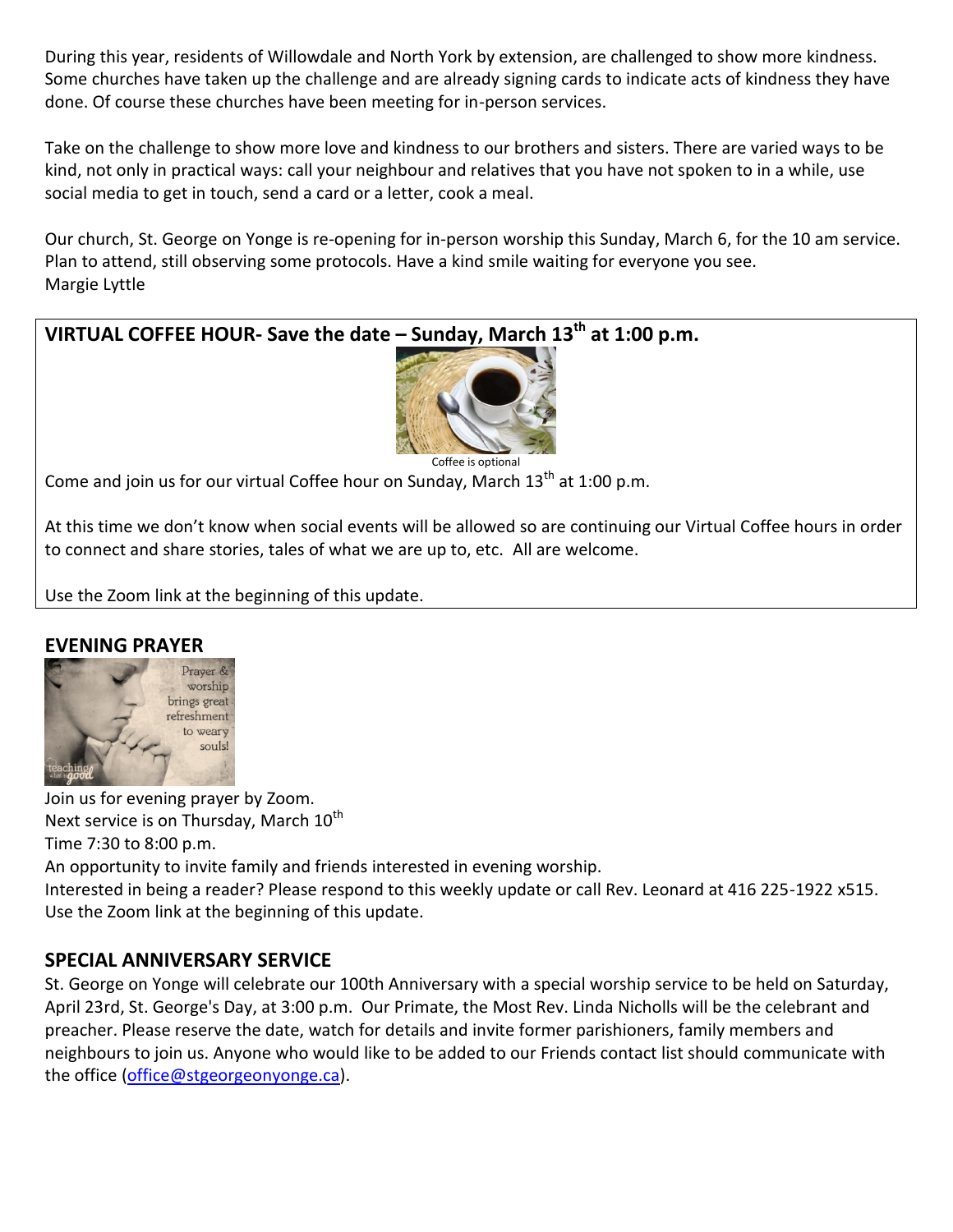#### **CHILDREN AND YOUTH MINISTRY**



We are resuming our program sessions for both groups this Sunday - March  $6^{\text{th}}$  – 12:30 for the 6-11 and 1:00 for the 3-5 year olds.

Use the Zoom link at the beginning of this update to join in.

You can reach me at: Kathy: [fambail@hotmail.com](mailto:fambail@hotmail.com)

## **IMPORTANT PARISH NEWS**

As Rev Leonard will be away on his winter break from March 1 to March 15, we welcome back the Rev. Carol Friesen, who will lead worship services in his absence, as well as look after any pastoral needs that members of the community may encounter. If you need to contact a priest for any reason, contact the office and Kathy will forward your information.

The leadership of St George on Yonge is pleased to announce that in person worship services will be held at 10:00 am on Sunday mornings, beginning with **Sunday March 6th**. All COVID 19 safeguards will be in place, including social distancing and no physical interaction between parishioners permitted.

## **YOUR HELP IS STILL NEEDED**

As previously reported the province has halted the planned modular housing facility at Willowdale and Cummer, with the support systems included, assisting persons currently living on the streets in our area. The Social Justice & Advocacy Committee of the Diocese of Toronto has drafted a letter (see attachment on this week's email) expressing the concern and impacts of the actions taken. It is suggested that this template be used to craft your own personal letter to Premier Ford and others listed. If you choose to voice your opinion, please remind them that you are a Christian, an Anglican, and a member/friend of St George's, a parish in the middle of the Willowdale community with 100 years of service to the area and a long history of supporting the less fortunate of our community through the distribution of Gift cards, hosting a homeless shelter in the past, operating as a pick up location for Homeless Shelters, and as a home on our porch for a homeless man for many years.

#### **Proverbs 31**

- 8 Speak out for those who cannot speak,
	- for the rights of all the destitute.
- 9 Speak out, judge righteously, defend the rights of the poor and needy.

## **PHOTO GALLERY**



Our condo built in 2004 on Joshua Cummer's land and his original house! The house was built between 1835 and 1841. The picture (Courtesy of Toronto Public Library) is from 1964 and the house was demolished in 2003. Submitted by Roshni Sircar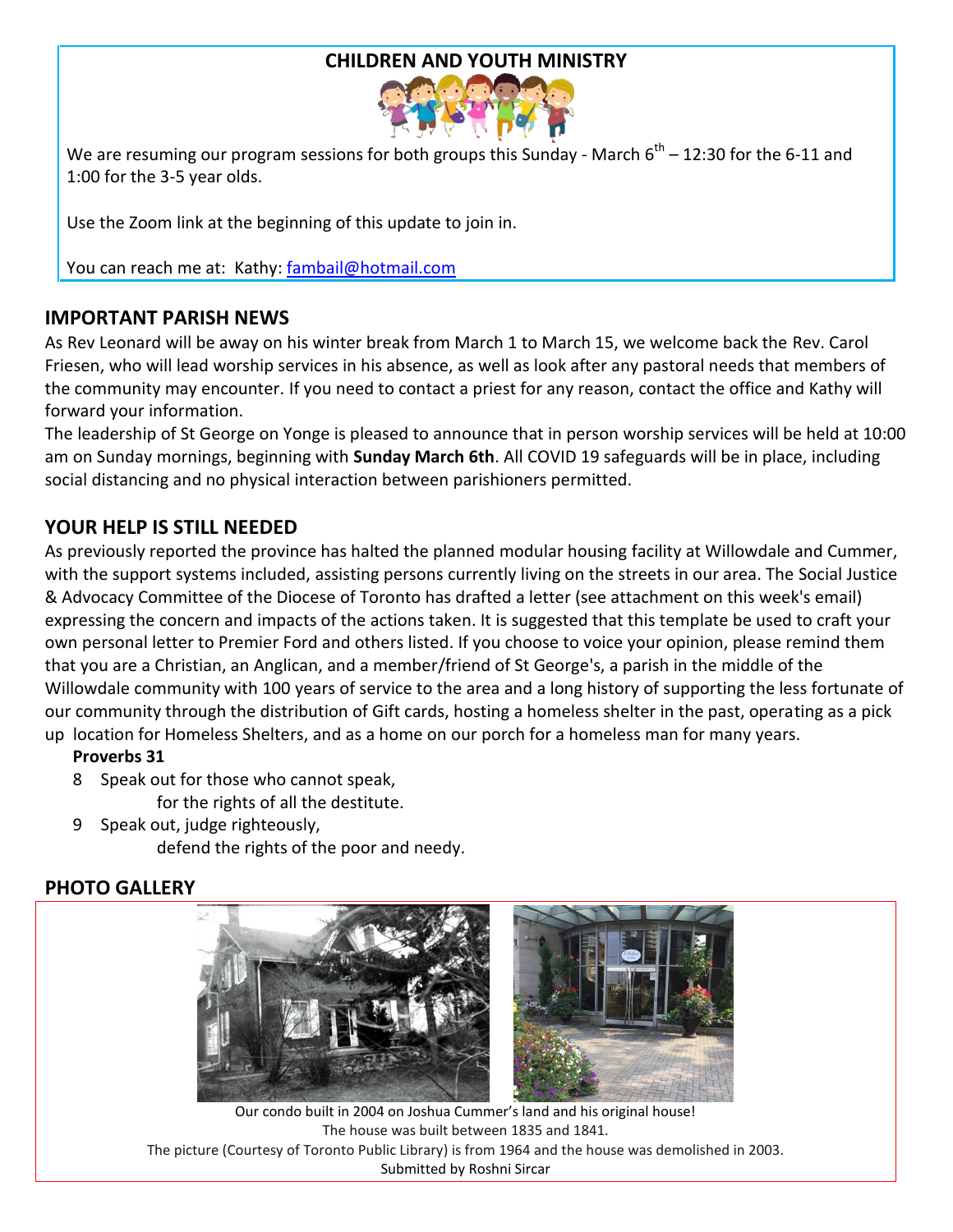## **CELEBRATIONS**



Happy Birthday to Dennis H. and Craig R. Blessings on your special days

Any birthdays coming up in March? April? Any other special celebrations coming up? Just let the office know so we can wish you blessings on your special days.





In these times, things that make us smile are very important. Do you have something that could make someone else smile? Please submit anything you have to the office for consideration. \* \* \* \*

| We Remember in Prayer Today and This Week |  |  |
|-------------------------------------------|--|--|
| <b>Congregation Cycle</b>                 |  |  |
| Chioma I                                  |  |  |
| Elvine J                                  |  |  |
| Olga J                                    |  |  |
| Isabelle J & Family                       |  |  |
| Khumbulau K & Lydia L & Raphael           |  |  |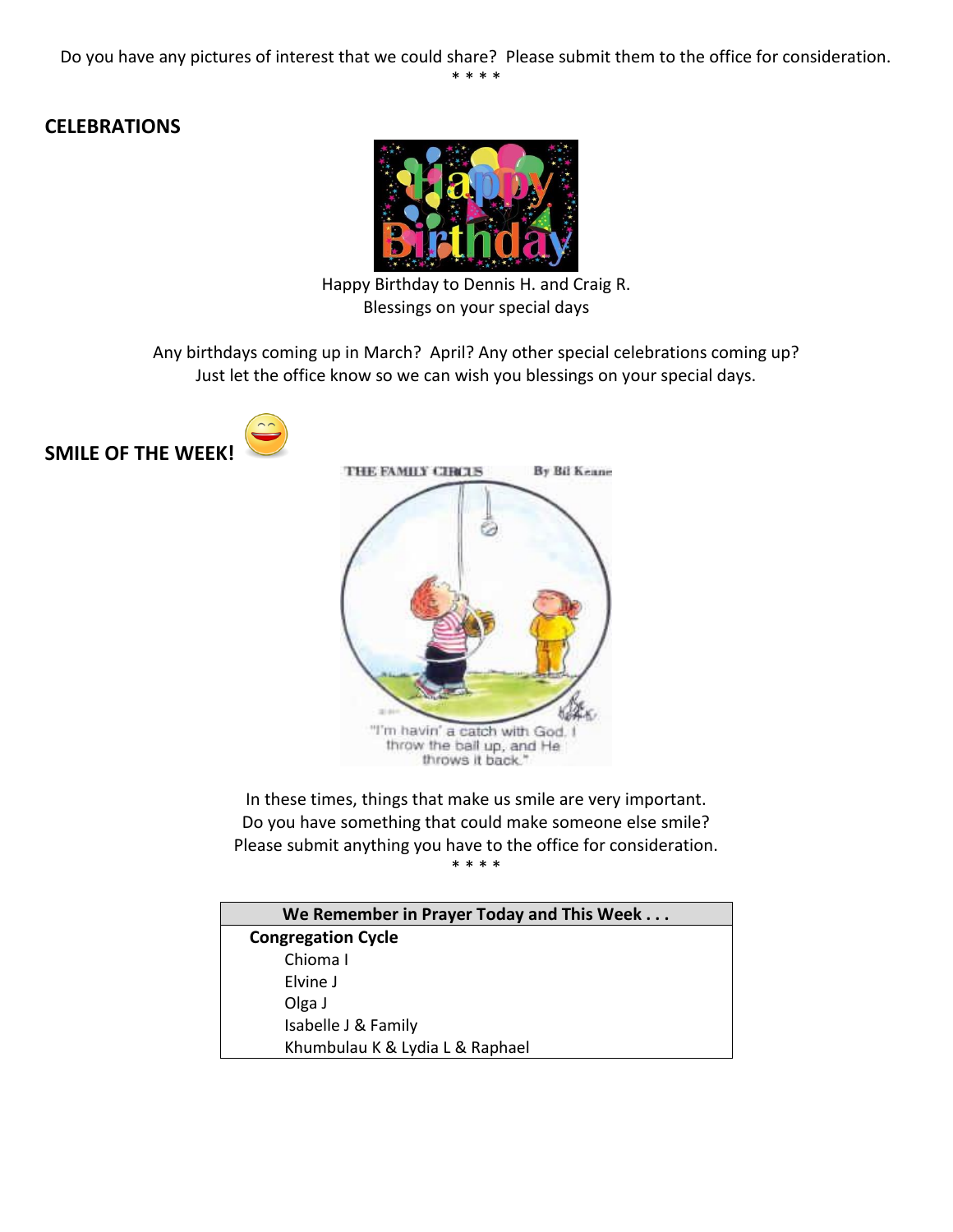

# *"Jesus, full of the Holy Spirit… was led by the Spirit into the wilderness, where for forty days He was tempted by the devil."*

Luke 4:1-2

## **ONGOING REMINDERS**

#### **TERRITORIAL ACKNOWLEDGEMENT**

This is the Land Acknowledgement that has been adopted by St. George on Yonge:

The land on which we gather is the traditional territory of the Huron-Wendat, Haudenosaunee (ho-den-oh-shownee) and Anishinabek (ah-nish-nah-bek) Nations, and the Mississaugas of the Credit First Nation. This territory was the subject of the Dish With One Spoon Wampum Belt Covenant, an agreement between the Iroquois Confederacy and the Ojibwe and allied nations to peaceably share and care for the resources around the Great Lakes. This territory is also covered by the Toronto Purchase. Today, Toronto is home to many Indigenous people from across Turtle Island.

We recognize the enduring presence of Indigenous peoples connected to and on this land. We are grateful for the opportunity to gather on this territory and work in this community, and we commit ourselves to the work of reconciliation with Indigenous peoples.

## **\$TEWARD\$HIP**

The 'official' season for giving is now over, and family, friends, and charitable organizations are rejoicing in the gifts they received. And we rejoice in the greatest gift of all, the baby born on Christmas Day more than 2,000 years ago. Jesus' impact on the world, and the Christian church that grew to proclaim the Gospel, have been a major force for good throughout the world.

Close to home, St. George on Yonge is also a force for good, and throughout the pandemic has maintained worship services (sometimes virtual, sometimes in-person, sometimes both at the same time, and virtual only at this time), and provided pastoral support and programs that people rely on. This has continued in spite of a sharp drop in income, and a growing gap between income and outgo. Essential repairs can't be done because of the lack of funds. Our Priest, Administrator, Music Director and custodian continue to deliver 120% in spite of this, but to describe the situation as stretched is an understatement.

Please think about your gift to St. George in an intentional and prayerful way. The note below on 'Donation Options' has some very useful information to help you with your decision.

## **DONATION OPTIONS**

 If you are not already donating using PAR, please seriously consider using this method of intentional giving, using safe, secure and automatic debit; it's very flexible, you can change or withdraw your commitment at any time. Commit to a manageable amount, and top it up with an additional offering if you experience a windfall. Regarding PAR or any other form of donation, please contact Envelope Secretary Anne Baillie at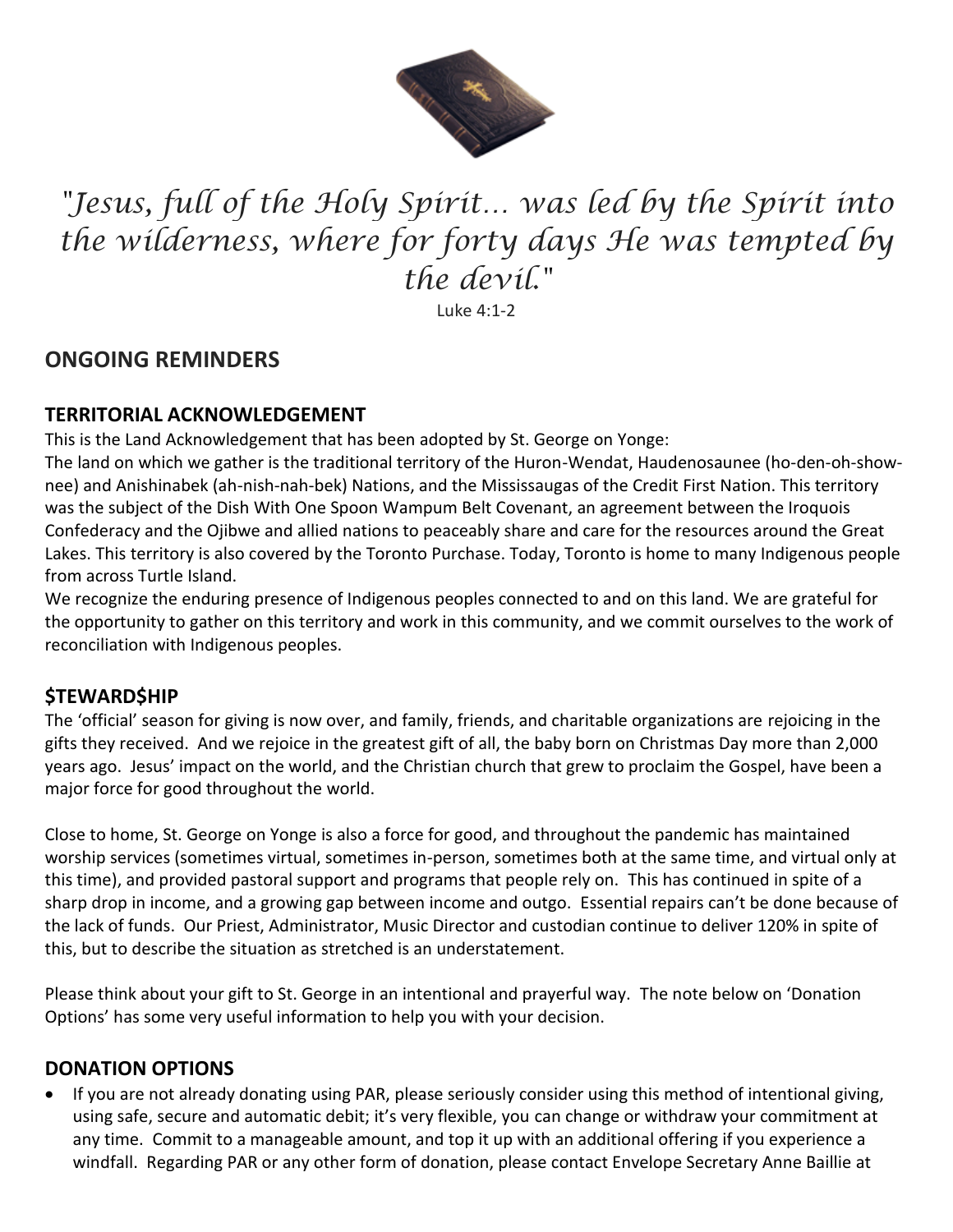[family.baillie@sympatico.ca](mailto:family.baillie@sympatico.ca) or 416-225-2570 and she will be happy to give you more information and assist you.

- Cheques can be mailed or dropped off at the Church in person. The Office Administrator is here on Tuesdays, Thursdays and Fridays during office hours; just phone or email first to set up a time for the drop off. If you're able to drop off in person, we also accept good old-fashioned cash – even coins (but please no pennies).
- At the Sunday services the collection plate will be at the back of the church. Due to COVID protocols it won't be passed around. Please deposit your donation as you enter the Sanctuary.
- Donations can also be made online with a credit card through CanadaHelps (even though there is a 3.75% [charge to the parish, all do](https://www.canadahelps.org/CharityProfilePage.aspx?CharityID=d28998)nations are gratefully received).



## **VACCINE POLICY FROM THE DIOCESE**

On September 17, 2021 the Diocese issued a new policy, for the protection of all individuals who enter the church buildings, including any church property outside as well, or, who come in contact with church staff carrying out activities on behalf of or representing the Anglican Church in the Diocese at this time.

This policy applies to every bishop, priest, deacon, and lay person under the jurisdiction of the Diocesan Bishop of the Diocese of Toronto engaged as an office holder, Employee, service provider, or Volunteer. For further clarification, it applies to those appointed or hired to work in the Church, and Volunteers at all levels of the Diocese before they can be allowed to start their activity or duty.

Proof of vaccination can either be shown to a warden in person at the church, or over Zoom. Please do not email us your vaccination certificate as proof, as it is not a secure form of communication.

Thank you in advance for doing your part to keep everyone safe by complying with the diocesan policy.

Aili Maki and Doug Heyes



## **OLD EYE GLASSES TO DONATE?**

Do you have old eye glasses lying around that no one is using and don't know what to do with them? We have your solution. If you drop them off at the church Doug Heyes has a location that takes donated glasses. After they sanitize the glasses they are donated to developing countries. You can bring them to church once we resume in-person services, or drop them off in the mail box by the Yonge street entrance. Please put a note with them that they are being donated.

Thank you for the **many pairs of eyeglasses already donated**. If the desire to support those in developing countries continues, more deliveries will be made, so **keep them coming**. **64** pairs to date have been donated!

## **HOW TO BOOK A COVID-19 VACCINE**



<https://covid-19.ontario.ca/book-vaccine/>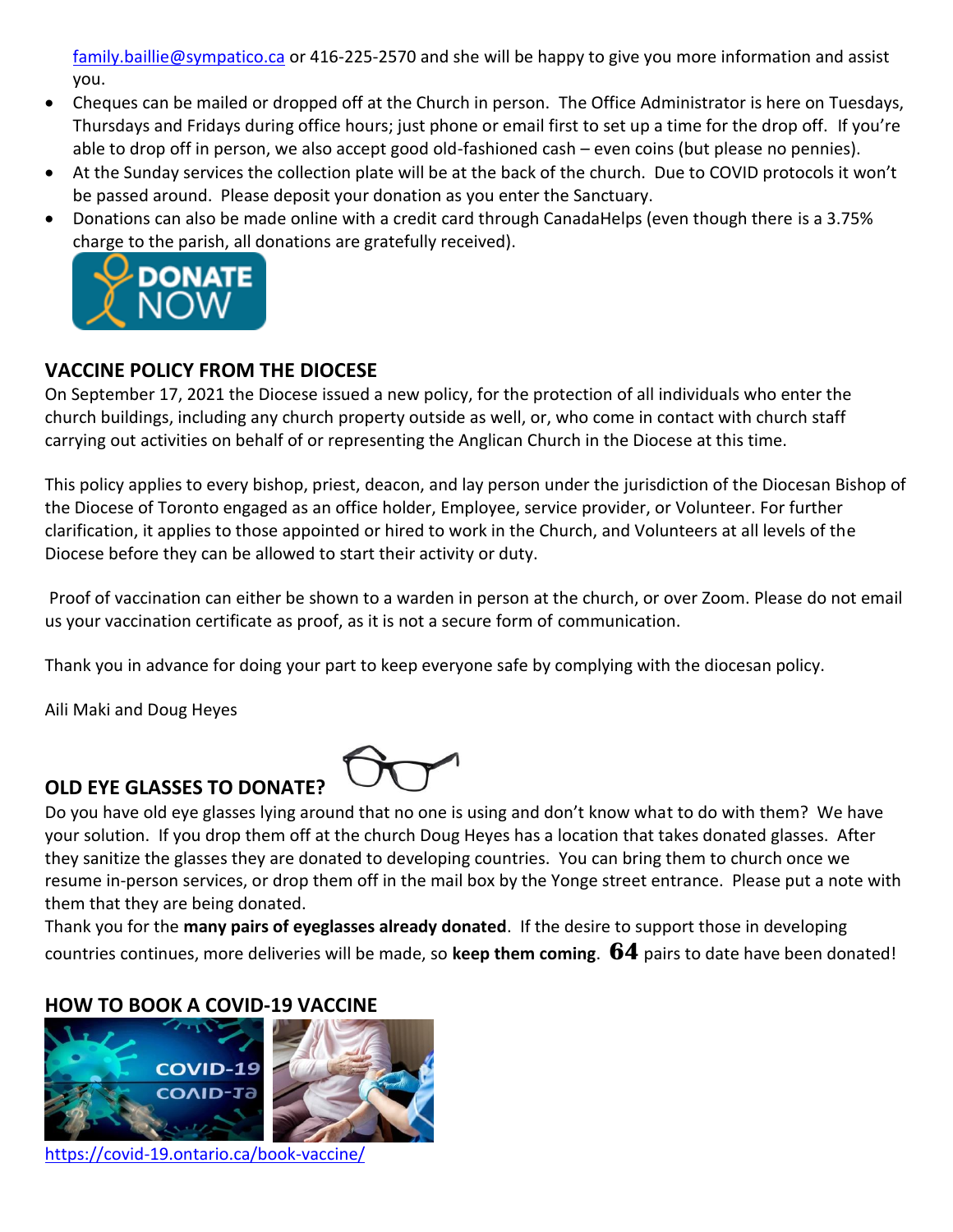Vaccines save lives. Let's all do our part. This link is for anyone needing a first or second dose or a booster for those eligible. Thank you.

## **HOW TO DOWNLOAD ONTARIO'S NEW COVID-19 VACCINE PASSPORT OR QR CODE**

To access the QR code, go to Ontario's **[COVID-19 vaccination record site,](https://covid19.ontariohealth.ca/app-identity?viewId=JKH22JRXBHCT)** enter your health card information, date of birth and postal code. When you get to the next page, select 'proof of vaccination'. Then, select 'Download your enhanced vaccine certificate'. This should be followed by another screen pop-up that will display the QR code. The code will be labelled with your full name, date of birth and the dates of your vaccinations as well as the types of vaccines you received.

You can print out the QR code document if you prefer carrying it physically, but make sure not to fold or crease the QR code portion as it may become difficult to read. You can also store the code in your smartphone as a PDF by emailing it to yourself.

If you're an iPhone user, you can save it to your Apple Health app by opening your camera and hovering over the QR code. When your phone scans the code, it'll open up the document that you can save on your app.

If you received one or more of your doses of the COVID-19 vaccine outside of Ontario, the government says you must contact [your local public health unit](https://www.phdapps.health.gov.on.ca/phulocator/) for proper documentation. The province says that "[proof of](https://covid-19.ontario.ca/proof-covid-19-vaccination)  [vaccination](https://covid-19.ontario.ca/proof-covid-19-vaccination) may also include a vaccination receipt from another jurisdiction that shows the holder is fully vaccinated against COVID-19."

If you aren't vaccinated or are only partially vaccinated, Ontario says you won't be able to enter businesses and organizations where proof of vaccination is required. This includes indoor dining at restaurants, gyms, theatres, sports and entertainment venues and other non-essential businesses. The same site for downloading your enhanced vaccine certificate can also be used to [book your vaccine appointment.](https://covid-19.ontario.ca/book-vaccine/)

## **THANK YOU FOR HELPING TO SAVE GOD'S CREATURES GREAT AND SMALL**



With the necessity of wearing masks, if you are using disposable ones, please cut the elastic/ribbons before disposing of them properly; some ribbons can simply be pulled free of the mask. Animals, birds, fish, etc. can get caught up in the elastic. Don't forget to cut the plastic rings of can holders too. Please say no to plastic straws… there are many alternatives out there now. And please use reusable bags when possible.

If you have the opportunity to share this message, please do so. The more people we make aware of this, the better off God's creatures may be. Thank you.

## **CHURCH CONTACT INFORMATION**

In these COVID-19 times, anyone needing to be at the church, for any reason, must sign in and out of a log book as required by public health directives for contact tracing. People must inform Rev. Leonard, the Office Administrator or a Churchwarden, before visiting St. George.

#### **OFFICE HOURS**

The Church Office is officially closed to the public at this time because of COVID restrictions. We will be checking emails as well as phone messages so please don't hesitate to reach out when needed.